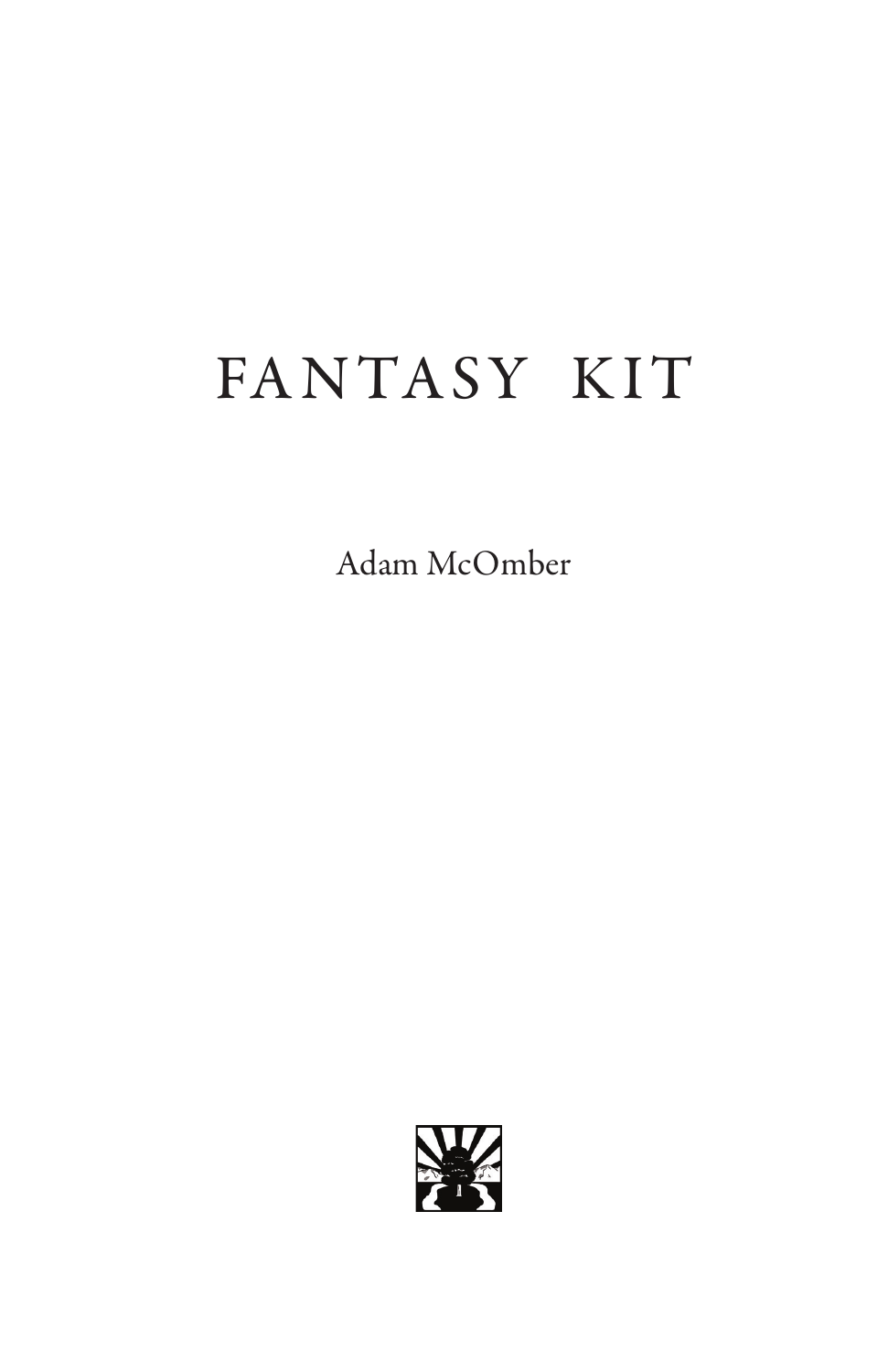For Brian Leung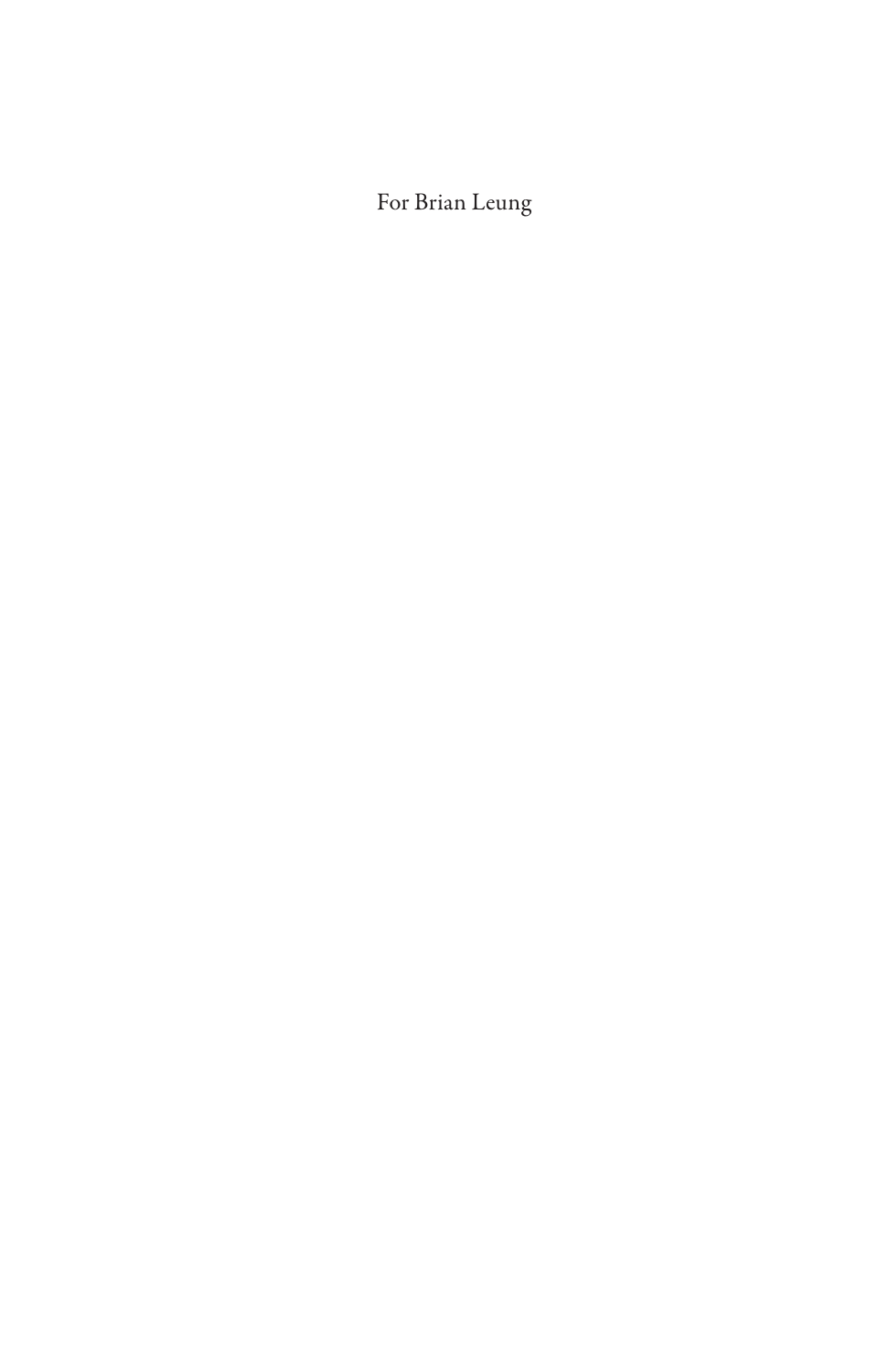## Contents

| For Witches                                | 1              |
|--------------------------------------------|----------------|
| There's Someone at the Door                | 3              |
| Fantasy Kit/1942                           | 9              |
| Pan and Hook                               | 12             |
| A Roman Road                               | 17             |
| A Horror                                   | 19             |
| A Memory of the Christ by the Apostle John | 26             |
| Plumed and Armored, We Came                | 28             |
| Deep in the Hundred Acre Wood              | 33             |
| The Maze                                   | 35             |
| The Pool Party                             | 44             |
| Loup-Garou                                 | 50             |
| Gilgamesh and Enkidu                       | 55             |
| Man with Pillow                            | 57             |
| Mars, 1887                                 | 61             |
| Genesis                                    | 68             |
| The Pleasure Garden                        | 70             |
| It's Later Than You Think                  | 75             |
| An Orgy                                    | 77             |
| The Coil                                   | 78             |
| On Decadence                               | 8 <sub>I</sub> |
| Wolves Can Be Mistaken                     | 89             |
| Notes on the Heavens                       | 91             |
| Marlowe in Love                            | 97             |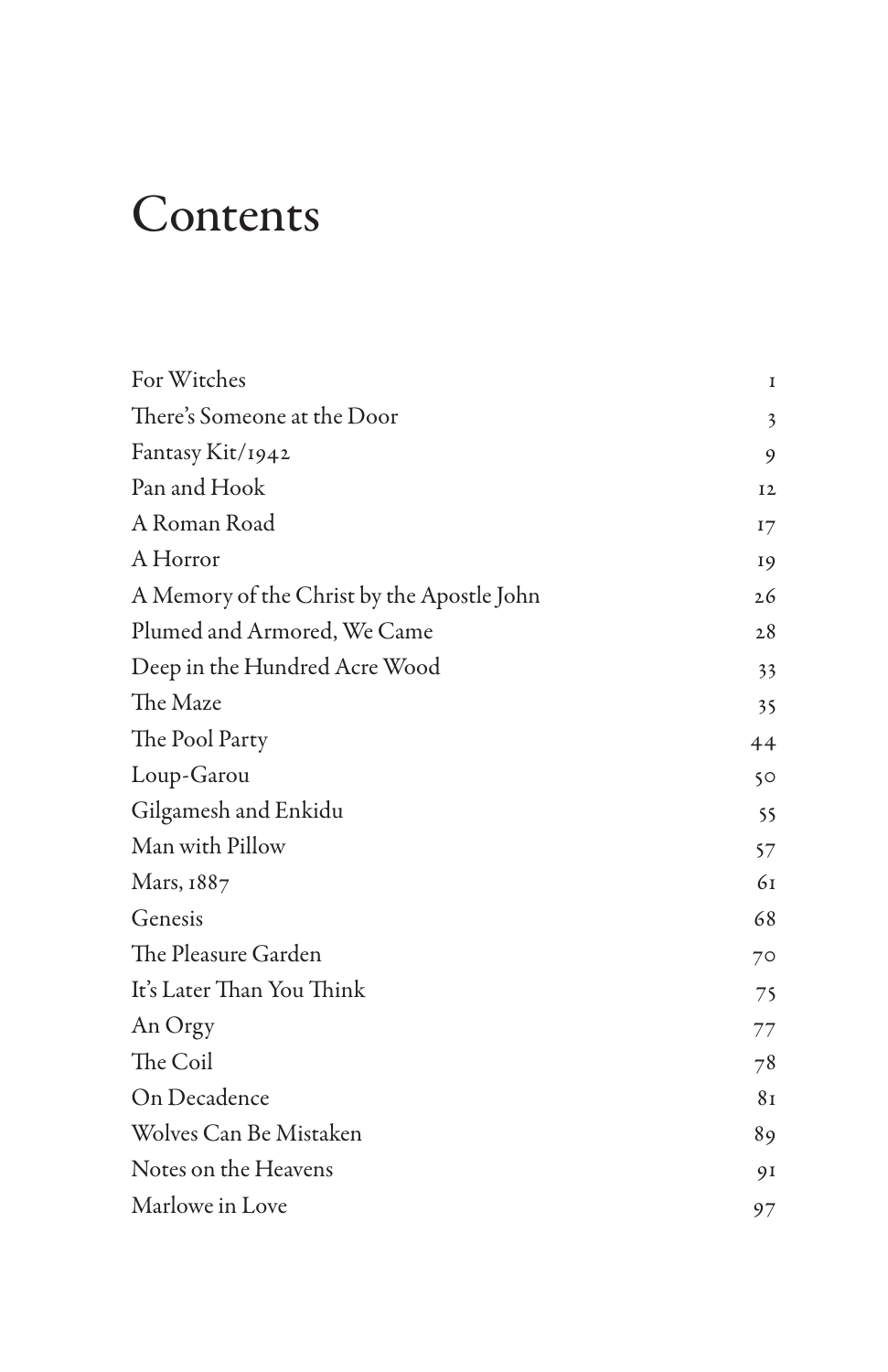| 99              |
|-----------------|
| IO3             |
| IO <sub>5</sub> |
| 108             |
| $_{\rm IIO}$    |
| II2             |
| II5             |
| 118             |
| 12I             |
| 126             |
| 130             |
|                 |

Acknowledgments 132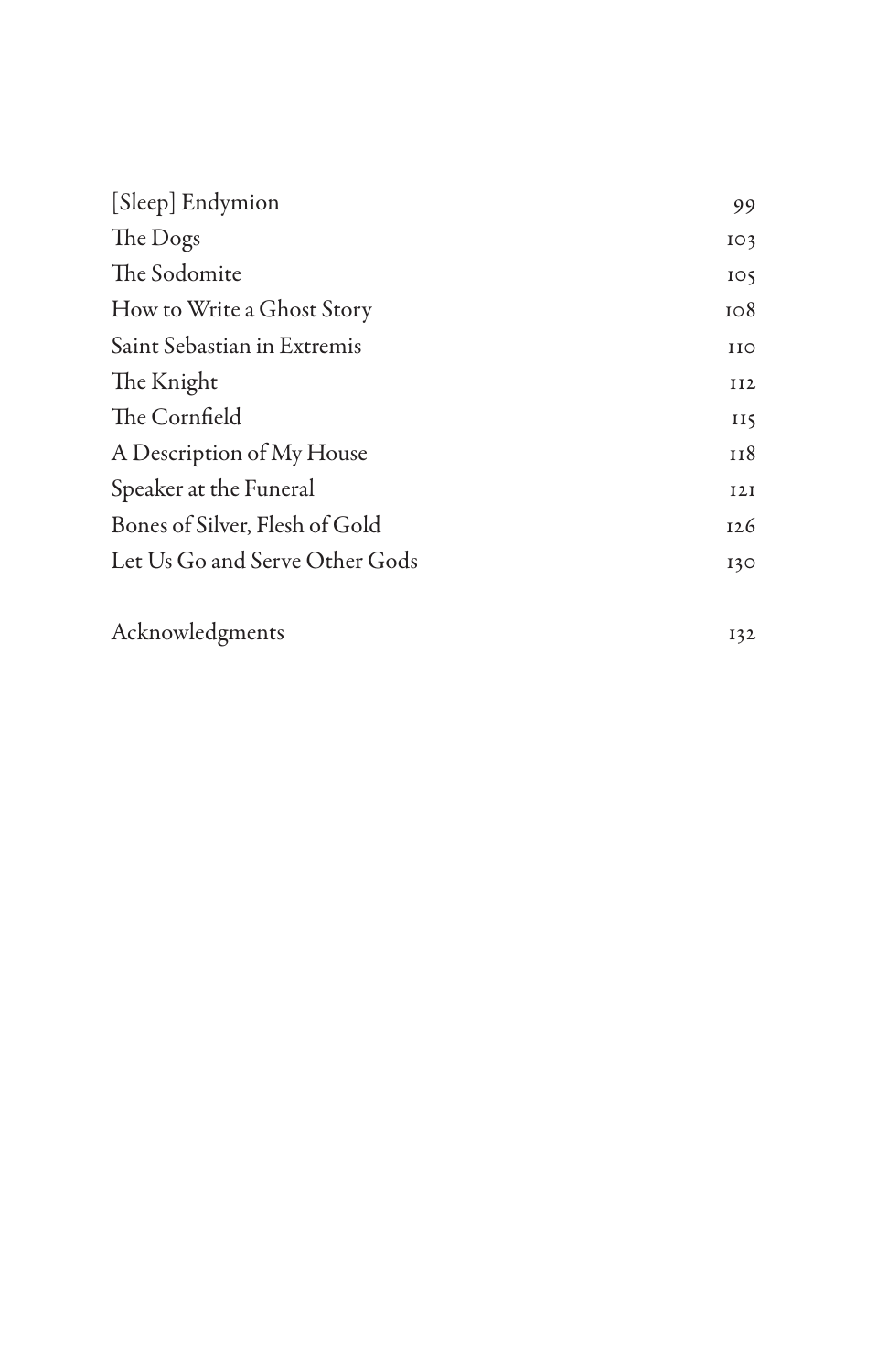#### For Witches

#### *Ohio, 1994*

Here is a language for witches. No. Here is a language for high school. No. Here is magic in all its occult guises. No. Here is high school in all its occult guises. No. Here is a hallway in a high school. The floor is gray linoleum. Lockers line the walls. On the doors of some of the lockers are footballs cut from construction paper. Jersey numbers are written on the footballs in black felt-tip marker. At the end of the hall is a banner that reads: "Go Bobcats!" A bobcat with black ears and yellow eyes is painted in one corner of the banner. No. Here is a path in the forest at midnight. The path is lined with gray trees. Nailed to the trunks of the trees are the long dark tongues of cows. The tongues were removed from the animals with a knife. At the far end of the path is a banner with a symbol drawn on it. No. Here is a high school student named Tom. He lives in a small town in Ohio. For the past three years, Tom has been in love with his best friend, Jason, who plays football. Jason has no idea Tom is gay. Or maybe he has an idea. But it doesn't matter. Tom wishes there were some spell or even a curse that would make Jason fall in love with him. No. Here is a figure in the forest. The figure passes through the trees, touching the bloodied cow tongues with the tips of its fingers. No. Tom stands in the bathroom of the high school and looks at his face in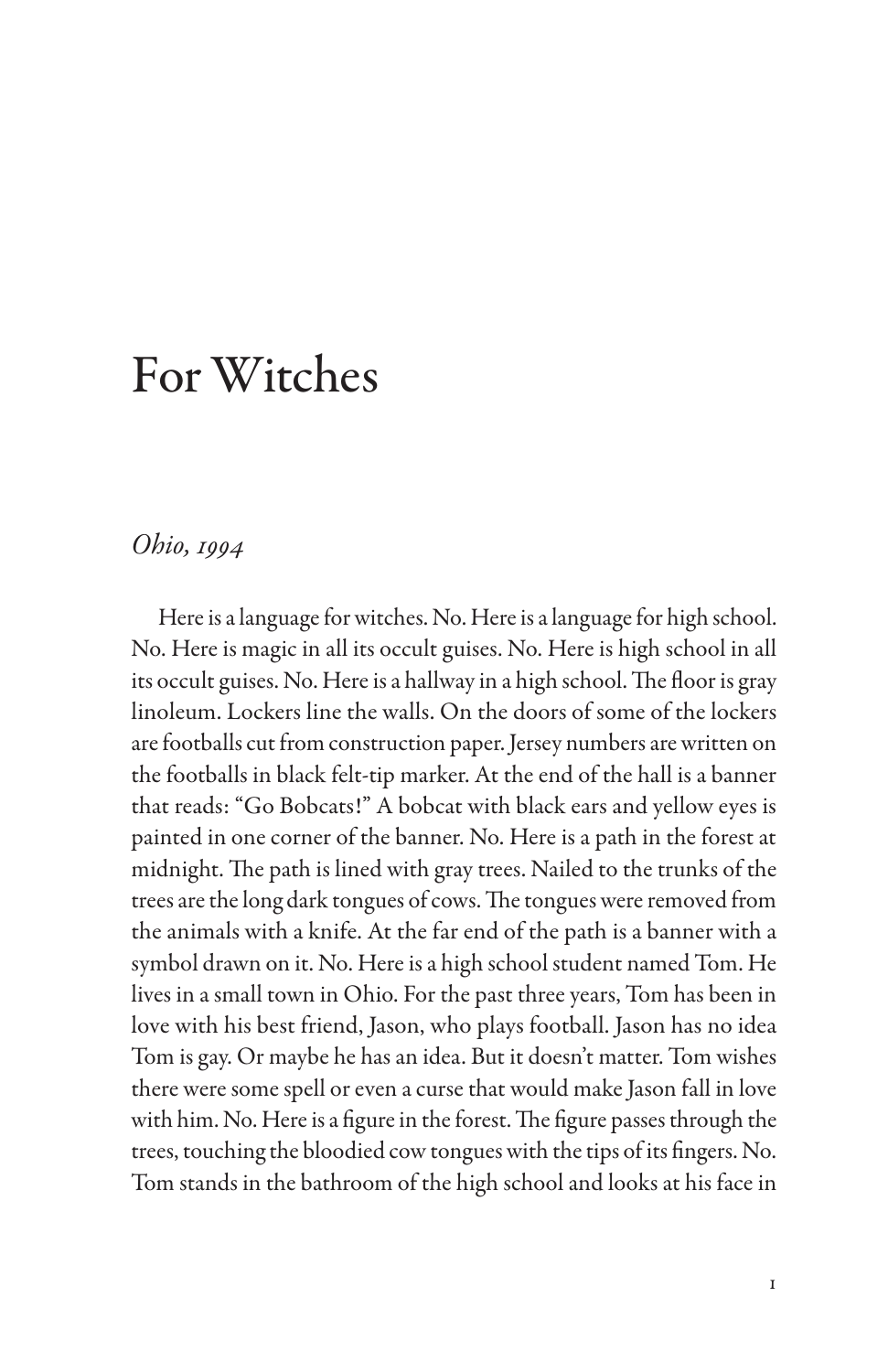the mirror. He supposes it is a handsome face. He supposes that doesn't matter. No. Here is a figure crawling like a horror on a path between the trees. No. Here is Tom waiting for Jason after football practice. Usually, they walk home together, but Jason has been more distant lately. They're both going to be seniors next year. No. Here is Tom walking home alone. No. Here are all the trees in the forest attempting to speak with their cow tongues. Blood runs from the tongues as they twitch and curl. No. Here is a hallway in a high school. Someone has torn down all the paper footballs and thrown them on the floor. Someone has torn down the banner too. Ripped it in half. The bobcat stares at the ceiling with vacant yellow eyes. No. Here are the voices calling. They are not the voices of the trees. They are not the voices of the cows. They are the voices of other things. Disembodied. Moving through darkness. And they speak, all at once, in a language no one has ever heard before.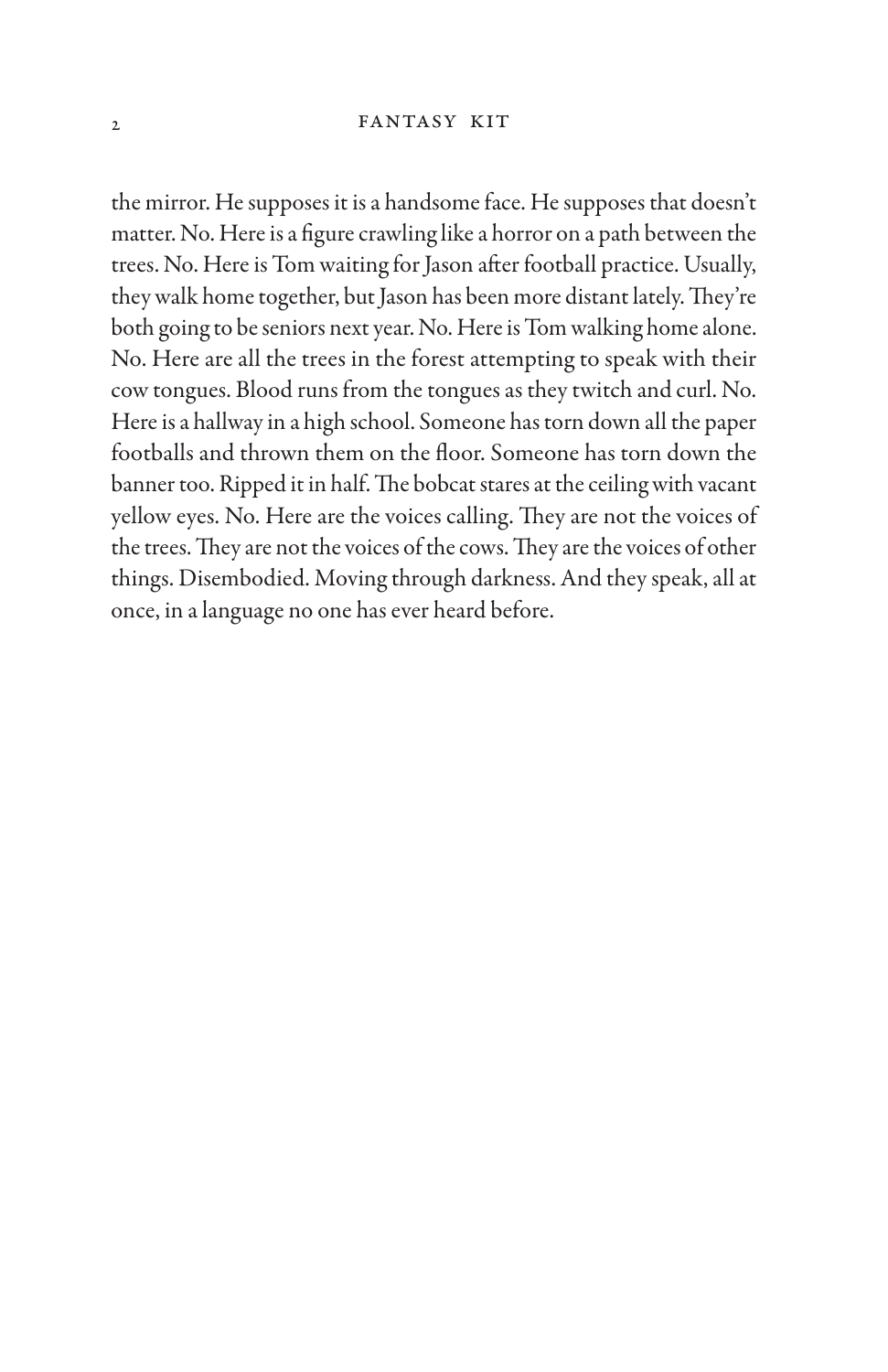### There's Someone at the Door

Barbara is reading a novel.

It's Sunday, just after nine p.m.

Her husband enters the living room, drying his hands on a dishcloth. He says: "There's someone at the door."

Barbara lowers the novel. She looks at her husband.

"I heard a knock," he says.

"I didn't hear anything," Barbara says. She lifts a glass of wine from the table beside her chair and takes a sip.

"Well, you weren't listening then," her husband says.

But Barbara has been listening. She's quite sensitive to sound. And she would know if someone knocked on the door, especially if her husband heard it all the way from the kitchen.

Now her husband is walking toward the foyer, as if he means to answer the door.

Barbara considers the fact that her husband might be pulling some kind of prank. He used to do that sort of thing when they first met. They were in college then. He sat behind her in astronomy class. Every time she turned around, he was smiling, as if he knew some secret.

Barbara's husband reaches the front door and begins to unfasten the chain.

"Wait," Barbara says. She doesn't know why she tells him to wait, other than the fact that it simply doesn't seem right to answer a door if no one has knocked.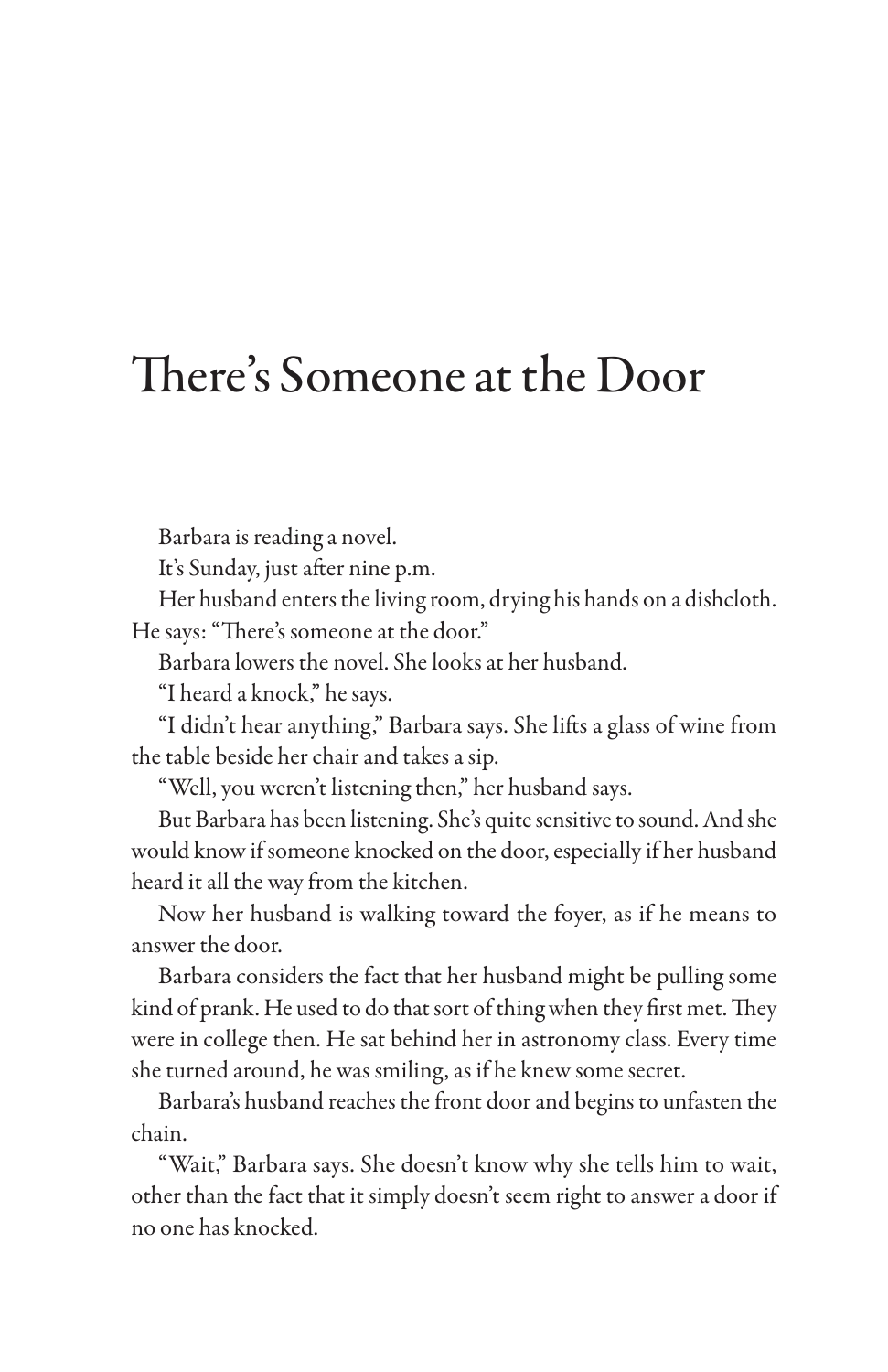Her husband pauses, turning to look at her. "Wait for what?"

"I don't know," Barbara says. "Just—"

"What if it's Mrs. Miller?" her husband asks.

Barbara considers this. Mrs. Miller is their neighbor. Her husband died in a car accident years ago. She never remarried. Mrs. Miller knocked on their door last month when she was locked out of her house. She wanted to use the telephone to call her sister.

"It isn't Mrs. Miller," Barbara says.

"How do you know?" her husband asks.

"Because she hides a key on her porch now. She told me."

Barbara's husband nods. "Well then," he says, "I'll just look through the peephole. Will that make you happy?"

"Alan," Barbara says. But before she can say anything else, he's looking through the peephole. He glances back at Barbara then. His face is pale.

"What's wrong?" Barbara says.

"It's Mrs. Miller," Barbara's husband says in an uncharacteristically soft voice.

"What do you mean it's Mrs. Miller?"

"Mrs. Miller is standing out there, but—"

"But what?"

"There's something wrong with her," Barbara's husband says.

"What's wrong?"

"She's—well, she's bleeding,"

Barbara drops her book and stands from the chair. She moves toward the foyer, brushing past her husband. She begins to unfasten the door chain.

"Wait," her husband says.

Barbara turns to look at him. "Mrs. Miller is *bleeding*, Alan."

"She is," he says. "But it's not just that. It's—it's the way she's bleeding." "What way?"

"All over," her husband says. "From everywhere at once. Eyes and nose and mouth and—"

"My God," Barbara says. She turns and looks through the peephole. But there's no one outside. The yellow circle of light on the porch is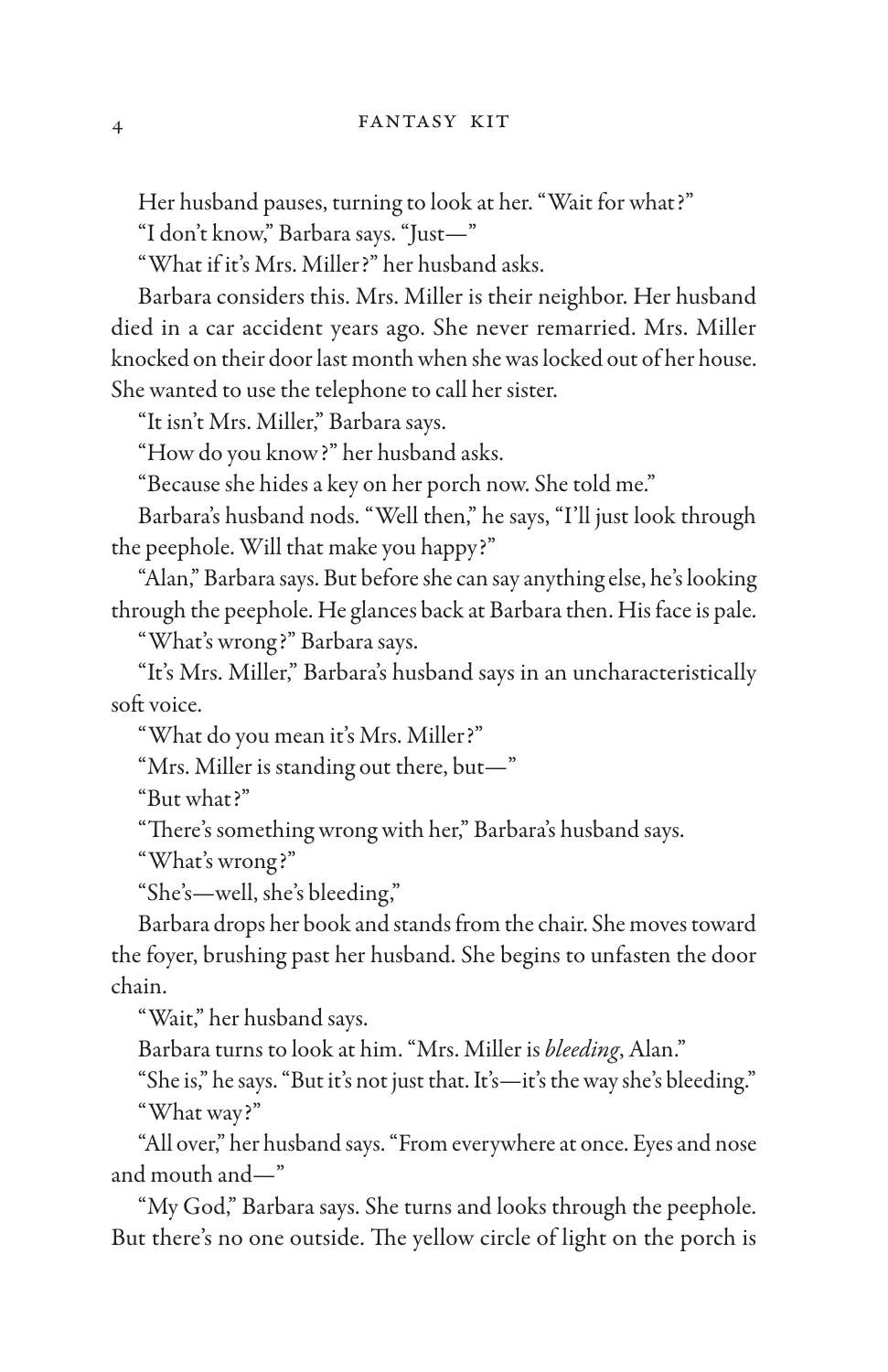empty. Barbara hears her husband laughing. She's angry at first. But then she turns to look at him. And she realizes he's laughing like he used to when he was young, when they were at college together.

"Alan," she says. "That was awful."

"Your face," he says.

"You told me Mrs. Miller was bleeding all over," Barbara says. "How was my face supposed to look? The poor old woman."

Her husband is still laughing.

"What made you decide to do a thing like that?" Barbara asks.

He shakes his head. "I was washing the dishes. My hands were down in the warm water. And it just sort of occurred to me. It seemed like it would be funny."

Barbara shakes her head. "You're funny all right," she says. She thinks she might slap him like she used to. Not hard, of course, but in a playful way.

Then there's a knock at the door.

Barbara turns to look.

"What?" her husband says.

Barbara listens, wondering if it will happen again. "Didn't you hear it?" she says.

"Hear what?"

Barbara studies her husband. "Is this the second part of your prank?" she asks.

"Prank? Barbara—"

"Someone just knocked on the door, Alan," she says.

He looks surprised.

"How did you do it?" Barbara asks. "How did you make it sound like someone knocked?"

"I didn't do anything," her husband says. "I was standing here talking to you."

"Did you tap your foot?" Barbara says, looking down at her husband's shoe.

"I didn't even *hear* anything," he says.

Barbara turns toward the door. She puts her hand on the chain.

"Wait," her husband says.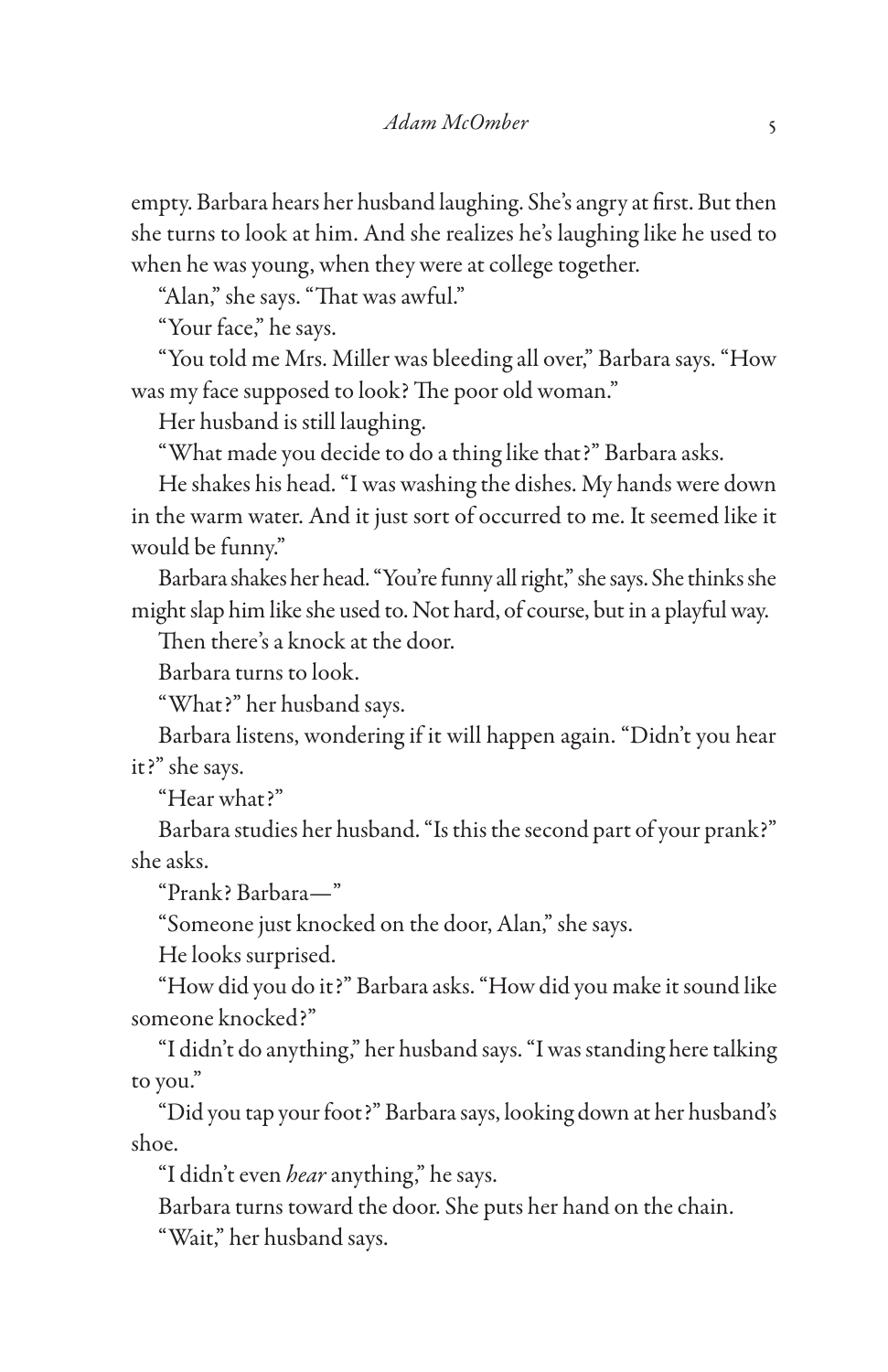"Why should I wait?" Barbara says.

"Because this doesn't seem right. I'm really sorry. I shouldn't have tried to trick you like that. It wasn't nice of me. And if you're playing a trick on me now, I deserve it."

Barbara thinks her husband looks sincere. He's a good actor though. He used to act in college. Once, she saw him in a play. He kissed her afterwards in the alley behind the theater. He still had his costume on, and Barbara felt like she was in the play too. She realizes now it's entirely possible her husband is not afraid at all.

Barbara turns and looks through the peephole. There's no one standing in the yellow circle of light on the porch. And there's no one in the shadows of the yard either.

Barbara makes a sound at the back of her throat.

"What?" her husband says.

Barbara shakes her head. She walks back to her chair in the living room. She sits down calmly and takes another sip of wine. Then she picks up her novel and starts to read.

"You're *reading*?" her husband says.

"I am," Barbara says.

"But you said you heard—"

"I know what I said," she replies. "Why don't you just go back and finish the dishes?"

Her husband doesn't move from the foyer.

Everything is silent.

Then Barbara hears her husband unfasten the door chain. She hears him turn the door handle. "Alan," she says. She realizes she wants to tell him to wait. But there's no time for that. He has already opened the door. He's walking outside onto the porch. "Alan?" she says again. He doesn't answer. Barbara stands and walks into the foyer. She looks out onto the porch. There's no one in the pool of yellow light. She looks into the darkened yard beyond. There's no one. She wants to call out, to tell her husband this isn't funny. When he used to pull pranks in college, they were always harmless things. But this—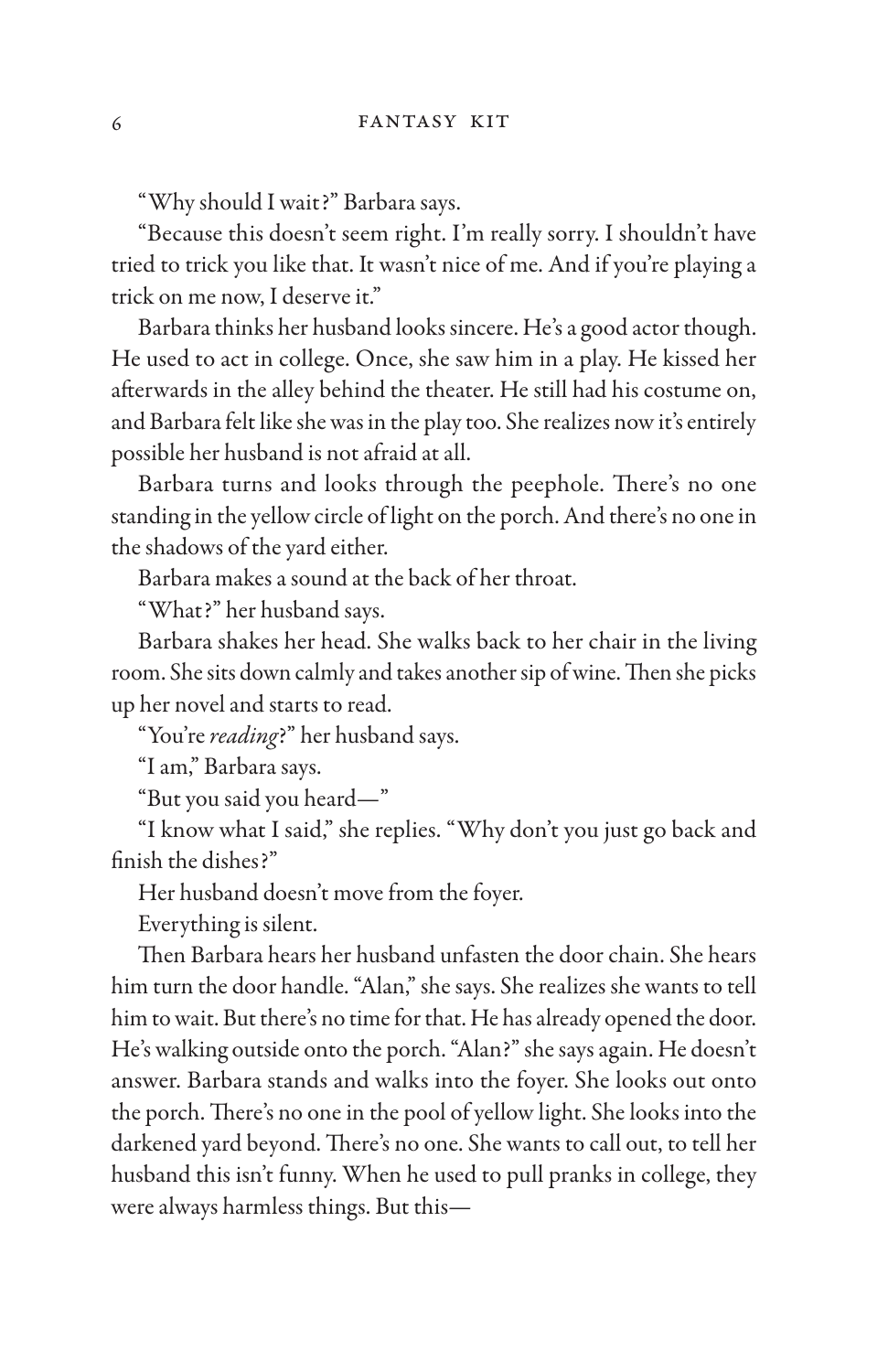Barbara pauses. She knows what she has to do. She steps back inside the house and closes the front door. Then she waits.

Finally, there's a knock.

Barbara goes to the peephole and looks out. Her husband is there. He's smiling.

"Alan?" Barbara says.

He doesn't respond.

When Mrs. Miller knocked on the door last month, it had been Barbara who went to answer. She peered out through the peephole and saw Mrs. Miller, small and shivering, in the pool of yellow light. Barbara had opened the door. Mrs. Miller told her that she'd gotten locked out of the house. It had been such a foolish thing. Barbara looked at Mrs. Miller and thought about what it would feel like to be so old and alone. She felt sorry for Mrs. Miller. But, more than that, she felt glad she herself was not old and alone. Barbara was thirty-seven. She had Alan. Cheerful Alan who always was kind and often thoughtful.

"I'm not going to open the door, Alan," Barbara says, standing in the foyer. "You can stay out there in the cold."

She looks through the peephole again.

Alan is in the same spot in the yellow pool of light, still smiling. He looks like he did when they were young. In fact, Barbara realizes, he looks *exactly* like he did when they were young. He doesn't look like her husband anymore. He looks like a photograph of the boy she met in astronomy class. The boy who would smile at her as if he knew a secret.

"Alan," she says through the closed door. "What are you doing? What's wrong?"

He doesn't answer. He only smiles.

Barbara thinks of Mrs. Miller then. She thinks of Mrs. Miller's husband who died in a car accident. Barbara never met him. He died before she and Alan moved into the neighborhood. She wonders what his name was. She wonders if she's ever heard Mrs. Miller speak the name out loud.

Barbara realizes her husband has now come closer to the door. He touches the door handle. He moves it back and forth.